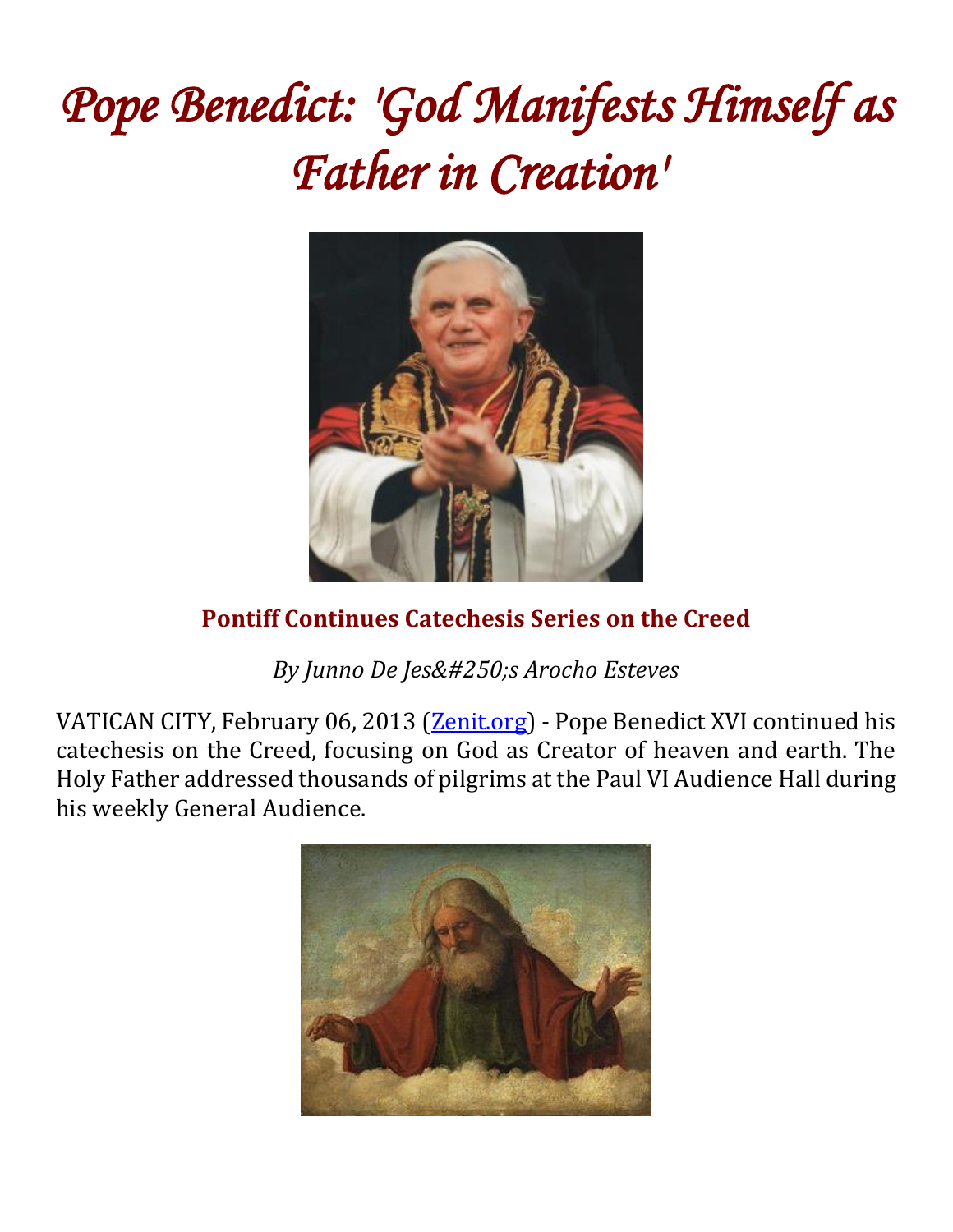"God manifests himself as Father in creation, inasmuch as He is the origin of life, and in creating, reveals his omnipotence," the Pope said.

Citing various examples in Scripture, Pope Benedict XVI said the image of God's love and loyalty to his creations never diminishes.

"Thus, the creation becomes a place in which to know and recognize the omnipotence of the Lord and his goodness, and becomes an appeal to faith as believers so that we proclaim God as Creator."

Focusing particularly on the story of Creation, Pope Benedict emphasized on several of God's thoughts presented in the book of Genesis. The first thought, the pope said, "was to find a love responding to His love."

"The second thought is then create a material world in which to place this love, these creatures who answer him in freedom."

"This structure," he continued, "causes the text to be marked by some significant repetitions. Six times, for example, the phrase is repeated: "God saw that it was good", and finally, the seventh time, after the creation of man: "God saw everything that he had made, and behold, it was very good". Everything that God creates is good and beautiful, full of wisdom and love, the creative action of God brings order, sets things in harmony, bestows beauty."

# **The Omnipotence of the Loving Father**

In today's age of science and technology, "does it make sense to speak of creation?", the Holy Father asked. Pope Benedict stated that the Bible was not intended as a science manual, but more importantly, as a way to teach "the authentic and profound truth of things."

"The fundamental truth that the *Genesis* stories reveal to us is that the world is not a collection of contrasting forces, but has its origin and its stability in the *Logos*, in God's eternal Reason, who continues to sustain the universe," the Holy Father said.

"There is a plan for the world that arises from this Reason, from the creating Spirit. Believing that such a reality is behind all this, illuminates every aspect of life and gives us the courage to face the adventure of life with confidence and hope. Thus, the Scriptures tell us that the origin of being, of the world, our origin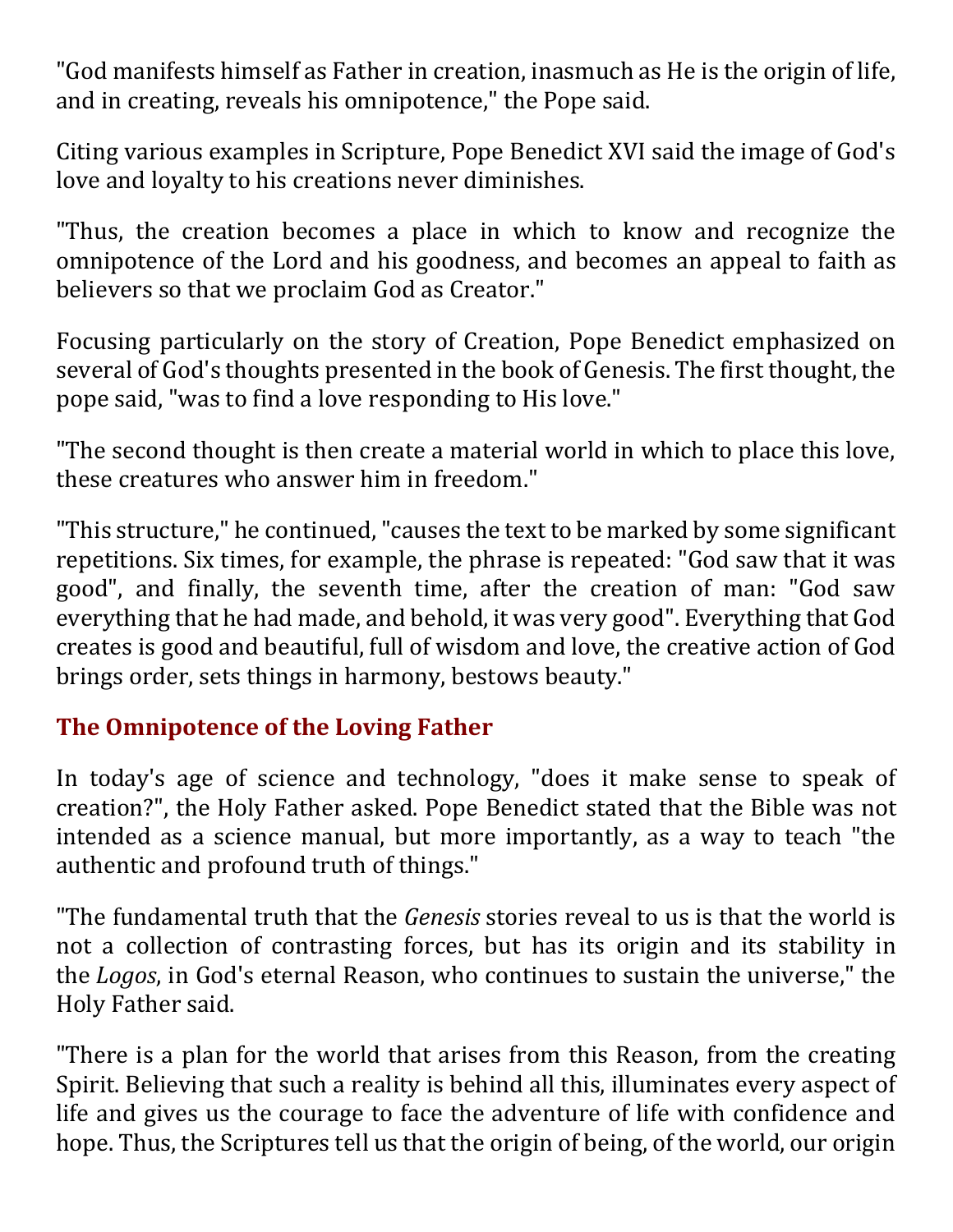is not irrationality or necessity, but rather reason and love and freedom. Hence the alternative: either priority of the irrational, of necessity, or priority of reason, freedom and love. We believe in this latter position."

#### **BOOK OF HEAVEN**



**Volume 29 – February 13, 1931** - (Jesus): "Furthermore, Our Divine Will is present everywhere, and Heaven and earth, and everything, are filled with It up to the brim. So, all are veils that hide It, but mute veils; and if in their muteness they eloquently speak of their Creator, it is not them, but My very Divine Will, hidden in the created things, speaks by way of signs, as if It did not have speech. It speaks in the sun by way of signs of light and of heat; in the wind, giving penetrating and ruling signs; in the air It gives mute signs, such as to make Itself breath of all creatures. Oh! if the sun, the wind, the air and all other created things had the good of the word, how many things they would say to their Creator. But, who is the speaking work of the Supreme Being? It is the creature. In creating her, We loved her so much, that We gave her the great good of the word. Our Will wanted to make Itself word of the creature, It wanted to leave the muteness of created things, and forming in her the organ of the voice, It formed the word so as to be able to speak. Therefore, the voice of the creatures is speaking veil in which My Will speaks eloquently, wisely; and since the creature does not say or do always the same thing—as the created things, that never change their action; they are always at their place, doing that same action that God wants from them—therefore My Will maintains the continuous attitude of the multiplicity of the ways that are in the creature. So, it can be said that It speaks not only in the voice, but It renders Itself speaking in the works, in the steps, in the mind and in the heart of creatures. But what is not Our sorrow in seeing this speaking creation making use of the great good of the word to offend Us; making use of the gift to offend the giver and prevent the great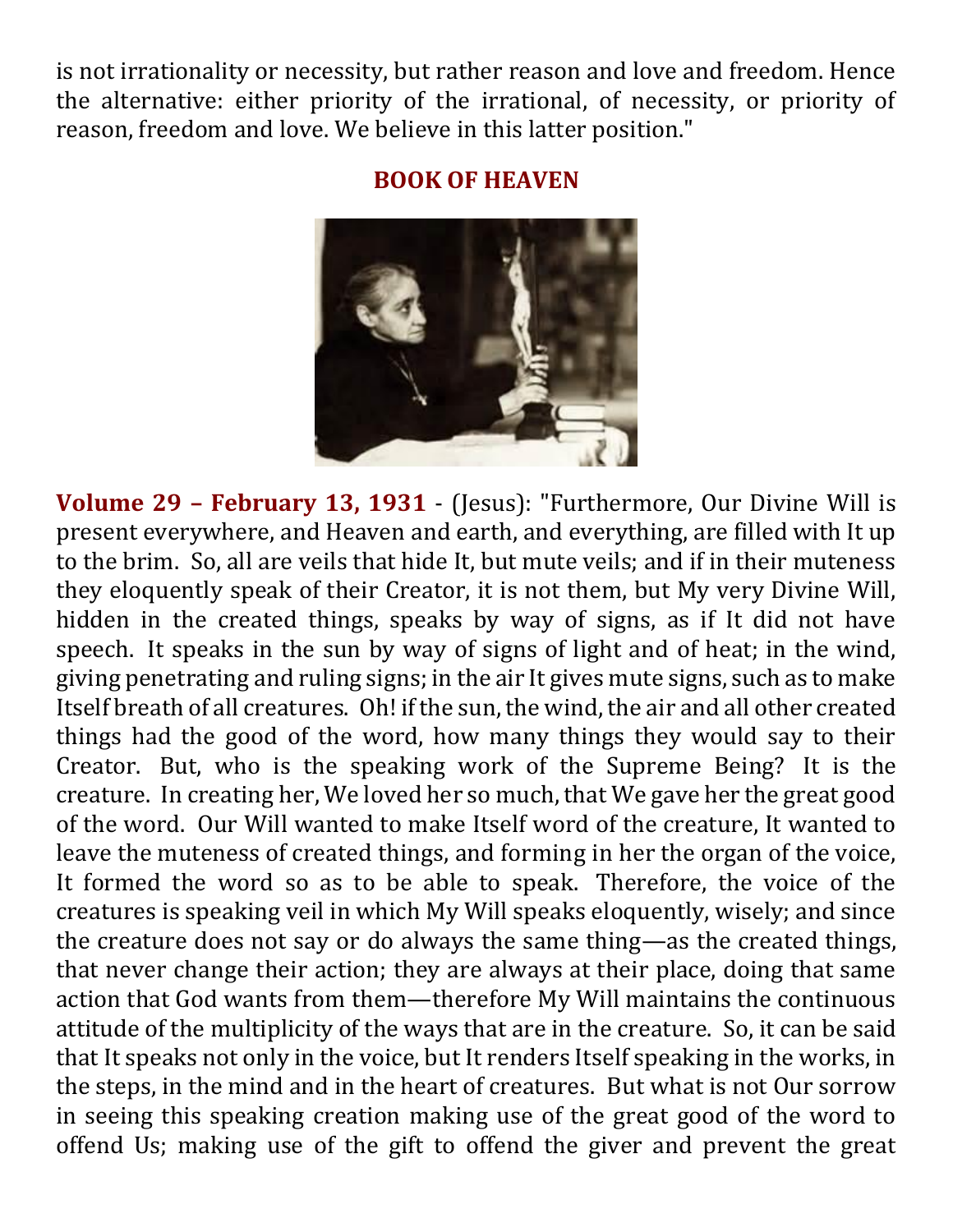prodigy that I can make, of graces, of love, of Divine Knowledges, of the sanctity that I can form in the speaking work of the creature? But for one who lives in My Will, I am voice that speaks, and—oh! how many things I keep manifesting to her; I am in continuous motion and attitude, I enjoy the full freedom to do and say surprising things, and I perform the prodigy of My Will speaking, loving and operating in the creature. Therefore, give Me full freedom, and you will see what My Will can do in you."



# **Volume 29 – June 23, 1931**

(Luisa): I was doing my round in the Creation, to follow the acts done in It by the Divine Will. It seemed to me that in each created thing the Adorable Will was present as noble Queen, as center of life, to make in each thing Its sweet encounter with the creatures; but only whose who recognized It in each created thing received this encounter. In this happy encounter the correspondences open on both sides; they celebrate together, and the Divine Will gives and the creature receives.

But while my mind wandered by going around in the created things, my Highest Good, Jesus, told me: "My daughter, all Creation manifests the Divine Paternity, the Power, the Love, the harmony of He who created It. But do you know of whom do We feel Ourselves Father? Of one who remembers and recognizes all Creation as property of her Creator, who, wanting to manifest His Paternity toward the creatures, created so many beautiful things for love of them. So, one who recognizes them in order to requite Him by loving Him and thanking Him, draws closer around her Celestial Father as a daughter who recognizes His goods, and that, if He created them, it means that He wants His daughter to possess His possessions within the possessions of her Father. If you knew what Our joy and happiness is in feeling Ourselves Father, and in seeing Our children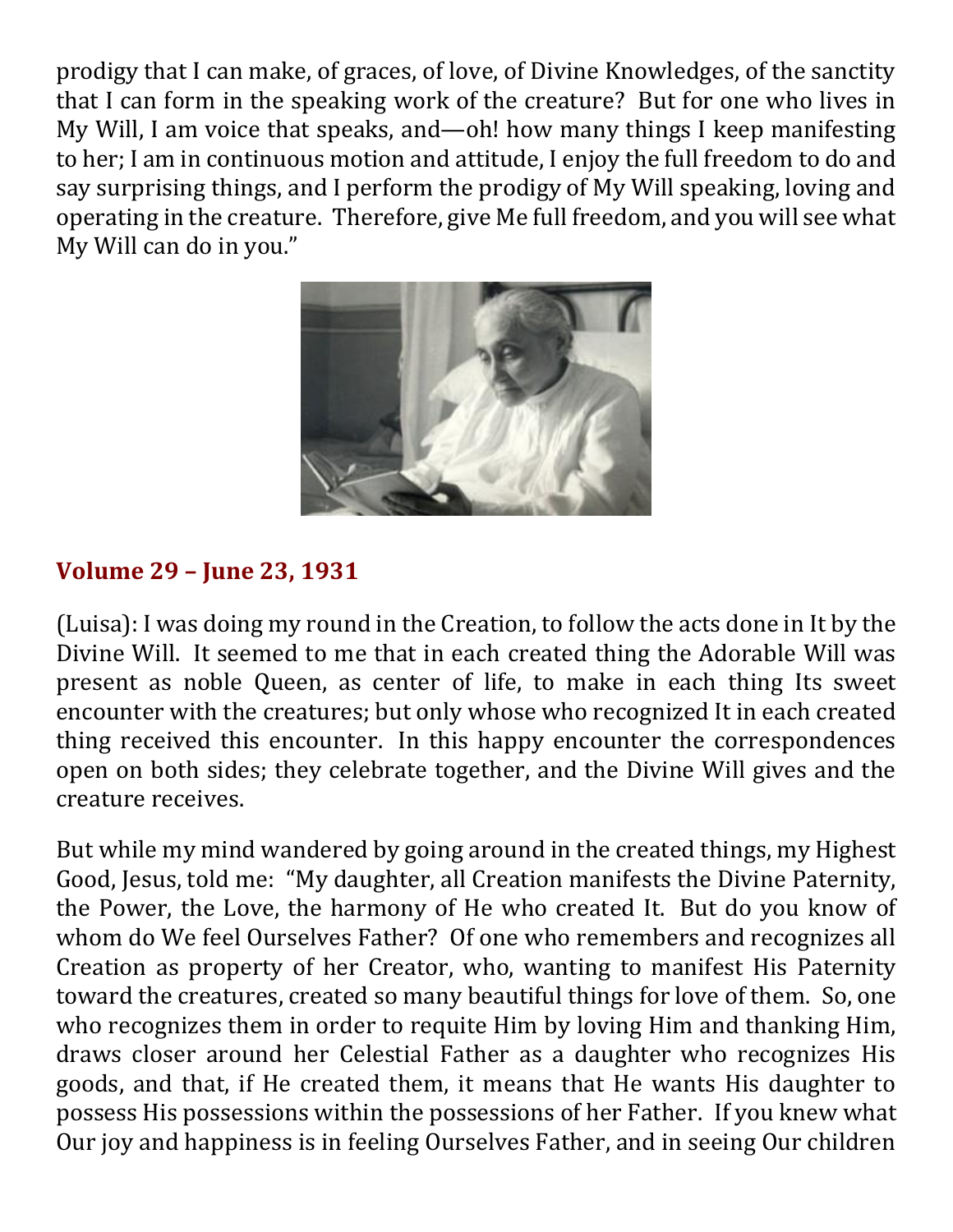close around Us by means of Our created things. So, the creature, by remembering and recognizing what God has done for her, loves Us as her Father, as We love her as Our daughter; We feel that Our Paternity is not a sterile Paternity, but fecund. In the same way, with one who remembers and recognizes what I did and suffered in My Life and Passion, I feel Myself Redeemer, and I give her to possess the goods of Redemption. So, My Pains, My Works, My Steps, line up around the happy creature in order to help her, sanctify her, and make her feel, within herself, the effects of all My Life. And with one who recognizes what Our Love has done and can do in the order of grace, I feel Myself passionate Lover, and I give her the possession of My Love, in such a way that she will feel such love for Me as to be unable to live without loving Me. And since true love is in always doing My Will, I make of her a prodigy of My Love and of My Will.

"What sorrow would it not be for a father to have children and not to see them around Himself so as to love one another and enjoy the fruit of his inmost being? And if these children did not possess the goods of their father, would it not be an even greater sorrow? Such is Our Divinity; We extended Our Paternity in an infinite way in all Creation; as Father, We are all eyes over Our children, that they may lack nothing; Our Arms feel the extreme need of love to clasp man to Our Bosom so as to give him love and receive love. And when We see the creature running to Us, wanting Our Embraces—oh! how happy We feel that Our Paternity is recognized and can carry out the office of Father for Our children. Our generation is almost innumerable, yet, a few children surround Us; all others are far from Us—far with the heart, with the will; far from Our likeness. And in Our sorrow, in seeing the few children around Us, We say: 'And the other children—where are they? How can they not feel the need to have a Celestial Father, to receive Our Paternal Caresses, to possess Our goods?'

"Therefore, be attentive; recognize Our Goods, Our Works, and you will feel Our Paternity in the heavens, studded with stars that, in their meek twinkling, call you daughter and attest to you the love of your Father. Our Paternity extends in the sun that, with its vibrant light, calls you daughter and says to you: 'Recognize in My Light the great gift of your Father, who loves you so much, that He wants you to be the possessor of this Light.' Our Paternity extends everywhere: in the water you drink, in the food you take, in the varieties of the beauties of all nature. They have a common voice, all calling you daughter of the great Celestial Father, and, as a daughter of His, they want to be possessed by you. Now, what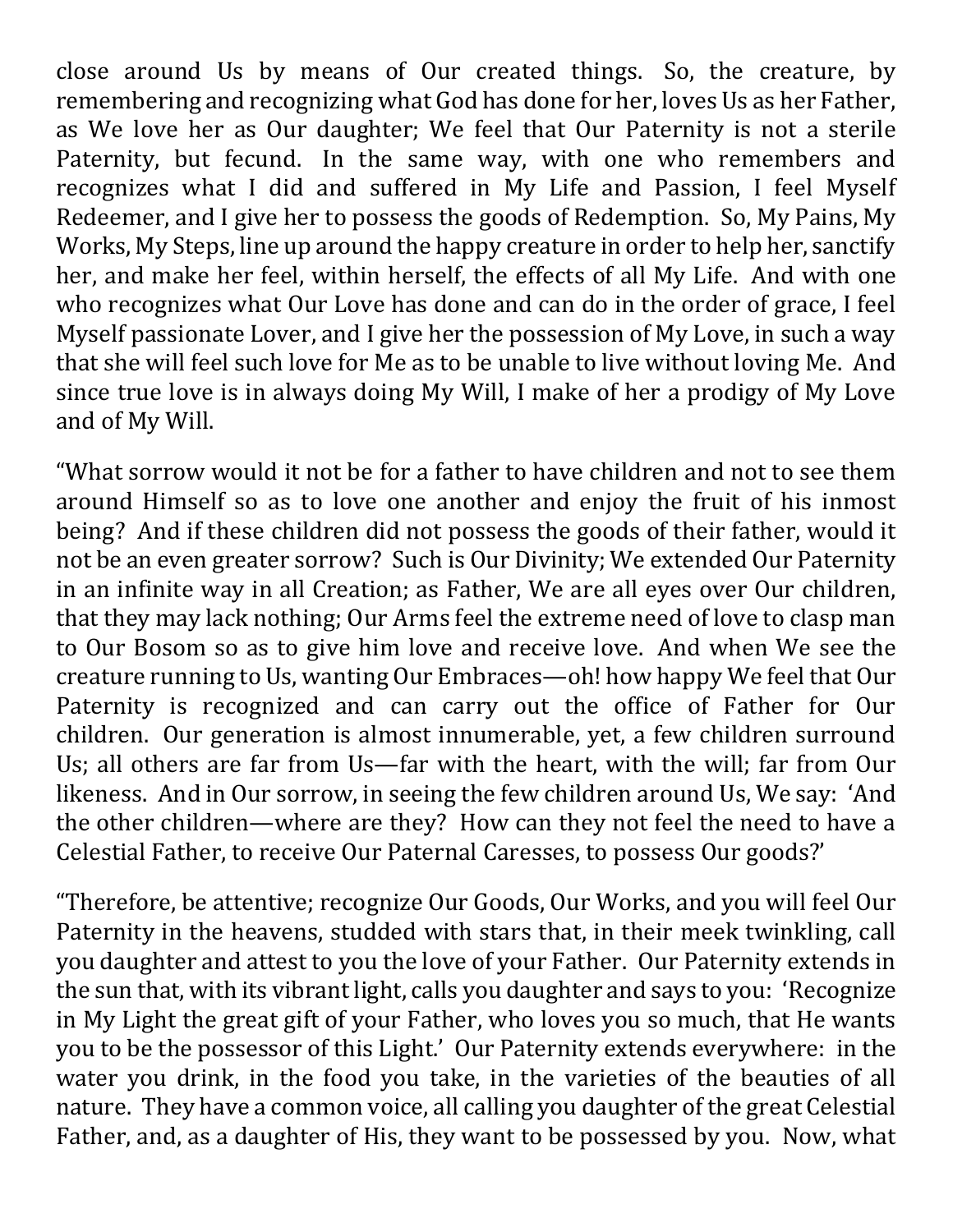would be Our contentment if, in all things created by Us, at Our tender voice calling you daughter, We heard your voice calling Us Father, and saying to Us: 'This is a gift of my Father. Oh! how He loves me—and I want to love Him very, very much.'"

**Volume 36 – 12/8/38 -** (Jesus): "My good daughter, it wasn't only My Humanity that—though in a more special way—was hiding My Divinity and My Will; all created things and the very creatures are veils that hide Our Divinity and Our Adorable Will. Even Heaven is a veil that hides Our Immense Divinity, Our Firmness and Immutability; while the variety of stars hides the multiple effects that Our Immensity, Firmness and Immutability possess. O! If man could see Our Divinity revealed under that blue vault without the veil of that blue that covers Us and hides Us, his littleness would remain crushed under Our Majesty. He would walk trembling, feeling continuously upon him the gaze of a Pure, Holy, Strong and Powerful God. But since We Love man, We veil Ourselves, lending Ourselves secretly to all that is needed.

"The sun is the veil that hides Our Shining Majesty—We must perform a miracle to restrain Our Uncreated Light so as not to scare the creature. Veiled by this light Created by us, We approach the creature, kissing her and warming her; We lay this veil of light even under her steps—on the right, on the left, under her head. We even fill her eye with light, and, who knows, maybe the frail pupil of her eye will recognize Us; but no, in vain—she takes only the veil of light that hides Us and We remain the unknown God in the middle of the creatures. What Pain! The wind, too, is a veil that hides Our Empire; the air is a veil, hiding Our Life that continuously gives to the creatures; the sea is a veil, that hides Our Purity, Our Refreshments and Divine Freshness—its murmuring hides Our continuous Love, and when We see We are not listened to, We even storm in huge waves so as to be recognized and loved. For every Good that man receives, Our Life is hidden inside, offering that Good to him.

"Our Divinity Loves man so much that It even hides inside the earth, making it firm and stable under his steps, not allowing him to vacillate. Even in the singing bird, in the flowered fields, in the various sweetnesses of the fruits—Our Joys, to make him taste the innocent delights of our Divine Being. And how much more could I tell you about the many Prodigies of Love by which We are veiled and hidden inside man? We veil Ourselves in the breathing, in the heartbeat, in the motion, in the memory, in the intellect, in the will; We veil Ourselves in the pupil of his eyes, in his word, in his love, and—O! how Painful it is not to be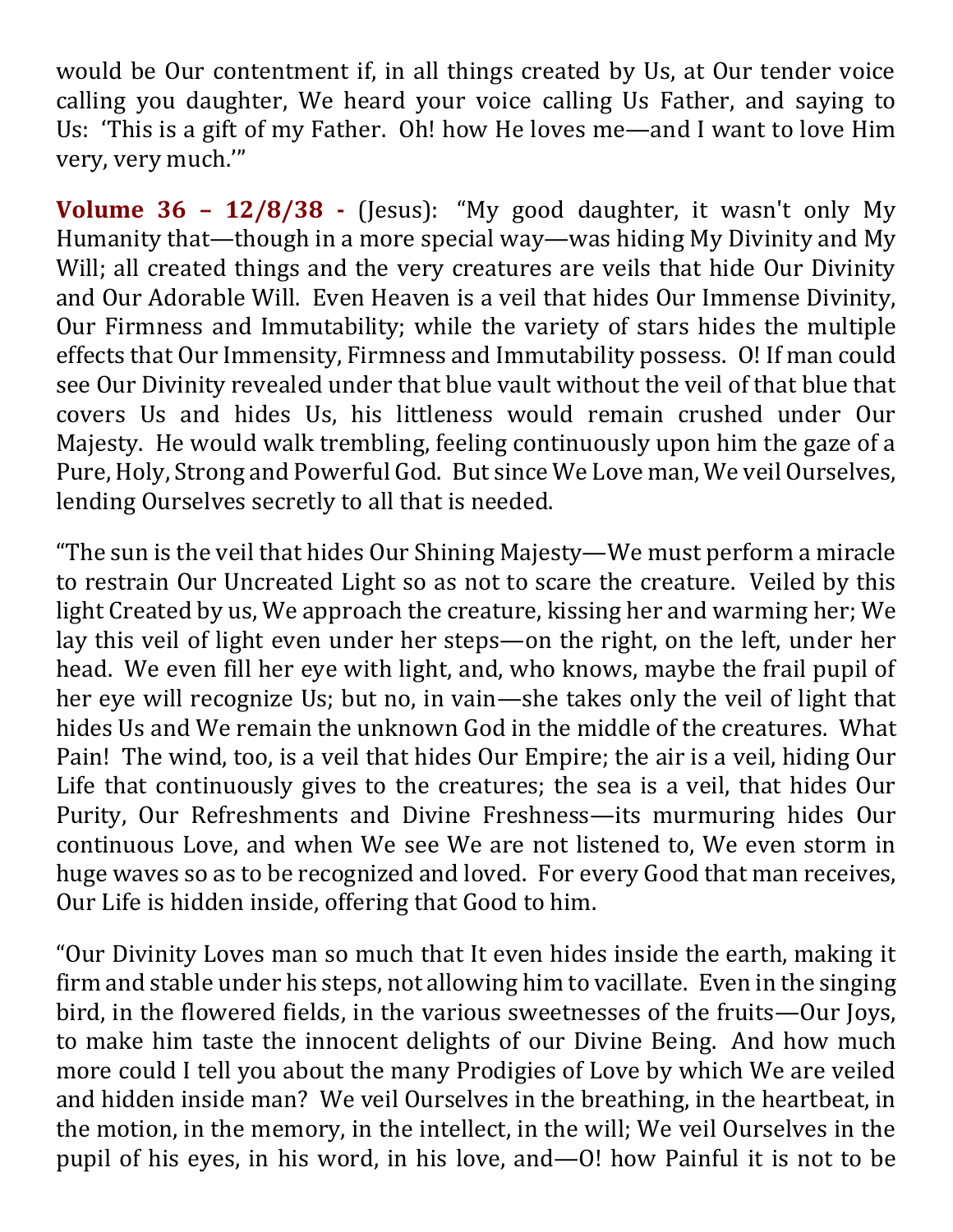recognized or loved. We can say that We Live in him, We carry him and We let Ourselves be carried by him. He could do nothing without Us; but still, We live together without knowing each other. What Pain! If only he knew Us.

"The life of man was supposed to be the first, the Greatest Prodigy of Our Love and Omnipotence. We had only to offer him, from within its veils, Our Sanctity and Our Love, covering him with Our Beauty—making him enjoy Our Delights. But since he does not recognize Us, he keeps Us like the far away God away from himself. If We are not recognized, We cannot give Our Goods to the blind. He is forced to live under the nightmare of his own miseries and passions. Poor man, who does not recognize Us, either in the veils that hide Us within him, or in the veils of each created thing; he just keeps running away from Our Life and from the scope for which he was Created; so, many times, when We cannot tolerate his ingratitude, the very Goods contained in Our veils are turned into chastisement for him. Therefore, do recognize that you are nothing other than a veil hiding your Creator, in order for you to receive, and for Us to administer, Our Divine Life in all your acts. Recognize It in the veils of all created things, so that all may help you to receive a Good so Great."



# **Volume 17 – May 17, 1925**

(Luisa): After I had the Confessor hear what is written above - with the date of May 10<sup>th</sup> - on fusing myself in the Divine Volition, he was not satisfied, and ordered me to continue to write about the way to fuse myself in the Holy Divine Volition. So, out of obedience, and for fear that my Jesus might be even slightly disappointed, I continue.